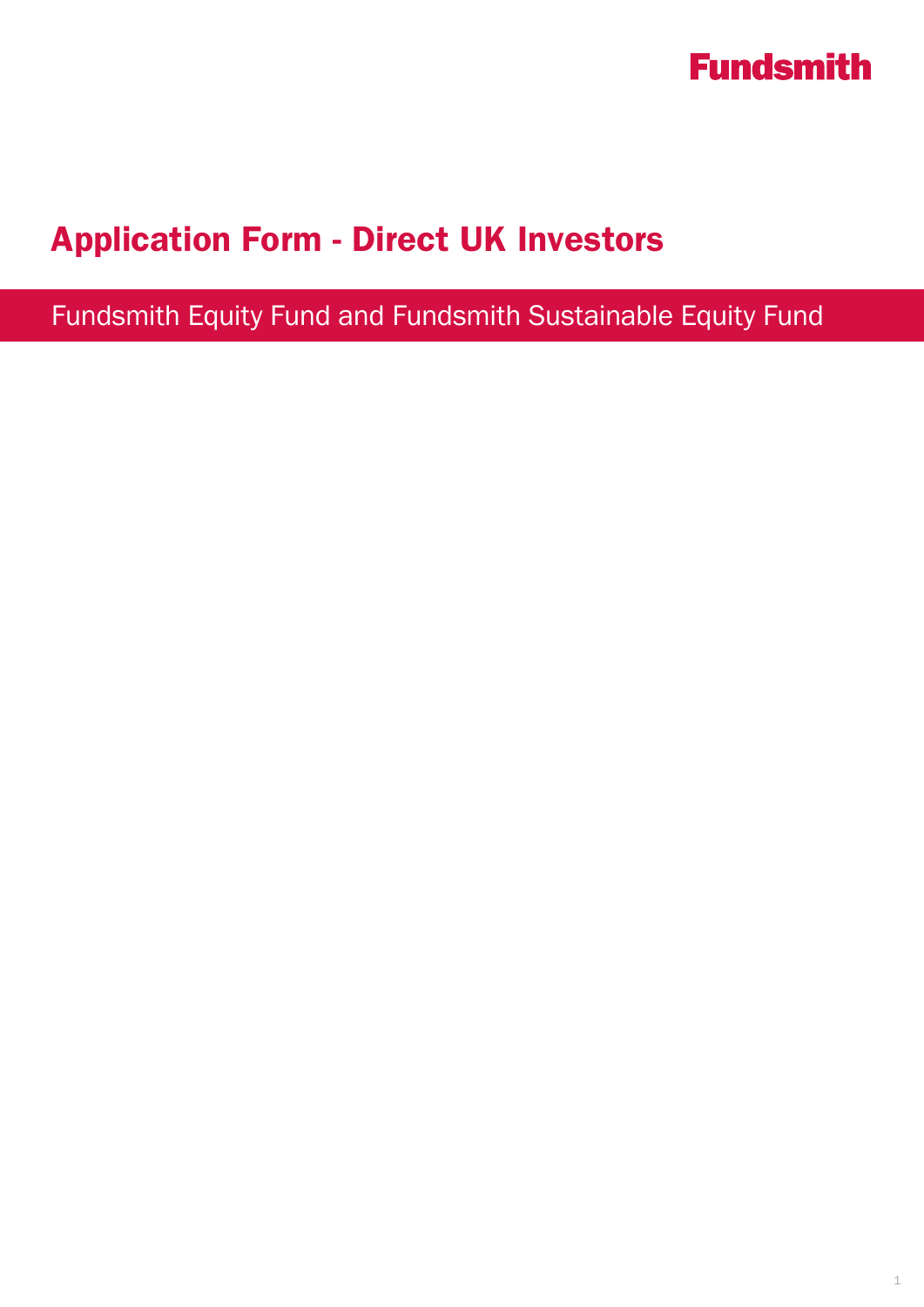## Application Form – Direct UK Investors

This form is for UK individuals wanting to invest directly into the T Class shares (1% Annual Management Charge) in the Fundsmith Equity Fund or the *Fundsmith Sustainable Equity Fund, or to increase the amount of an existing monthly savings plan. If you are investing from overseas, or are a corporate investor, please refer to the document page on our website for the correct form.*

- Please complete this form in ink using BLOCK CAPITALS.
- Return the form to Fundsmith LLP, PO Box 10846, Chelmsford, CM99 2BW.
- Please ensure you have arranged for payment (see below). If you wish to pay by debit card, please either visit www.fundsmith.co.uk (Fundsmith Equity Fund only) or call us on 0330 123 1815 and we will process your application over the phone.
- The Key Investor Information Documents and the Supplementary Information Document contain important information about the Fundsmith Equity Fund and the Fundsmith Sustainable Equity Fund and all investors should read these prior to completing this form. These documents are provided via our websites www.fundsmith.co.uk or www.fundsmith.green
- If you are unsure about the suitability of our funds, please consult your financial adviser.

| <b>Name of holder</b>                                                                                                                                                                      |       |        |                                                  |
|--------------------------------------------------------------------------------------------------------------------------------------------------------------------------------------------|-------|--------|--------------------------------------------------|
| Title<br>Surname                                                                                                                                                                           |       |        |                                                  |
| Forename(s)                                                                                                                                                                                |       |        | $D   D   / M   M   / Y   Y   Y$<br>l Y<br>D.O.B. |
| You can have up to three joint holders at different address on the register. If you would like to add joint holders to your account please complete the<br>joint holder section on page 3. |       |        |                                                  |
| Existing account number (if applicable)                                                                                                                                                    |       |        |                                                  |
| If the account is for a specific purpose, such as investing on behalf of a minor, you can designate the account for your reference.                                                        |       |        |                                                  |
| Account designation (if applicable)                                                                                                                                                        |       |        |                                                  |
| <b>Permanent residential address in full</b><br>Postcode                                                                                                                                   | Email |        |                                                  |
| Telephone                                                                                                                                                                                  |       | Mobile |                                                  |
|                                                                                                                                                                                            |       |        |                                                  |
| <b>National Insurance Number</b>                                                                                                                                                           |       |        |                                                  |
| Please provide your national insurance number                                                                                                                                              |       |        |                                                  |
| If you don't have a national insurance number, please provide rationale*                                                                                                                   |       |        |                                                  |
| *If you are a tax resident outside of the UK please complete the Overseas Individual Investor Form.                                                                                        |       |        |                                                  |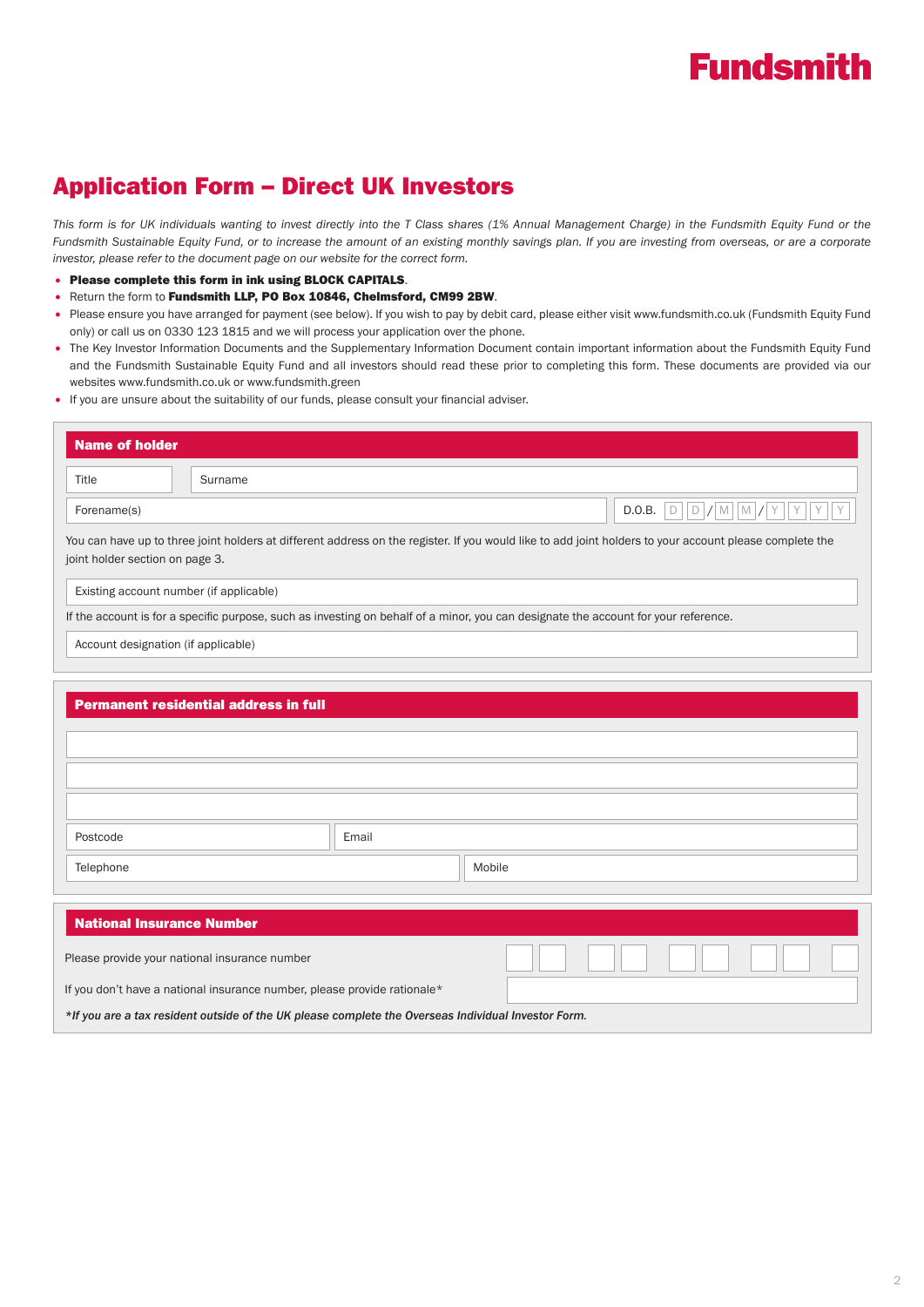| <b>Fund and Investment amount</b>        |                 |                 |        |                |                                |  |
|------------------------------------------|-----------------|-----------------|--------|----------------|--------------------------------|--|
| <b>Fund Choice</b>                       | <b>Lump sum</b> |                 |        |                | <b>Regular monthly savings</b> |  |
|                                          |                 | Minimum amounts |        |                |                                |  |
|                                          | Initial         | Follow on       | Amount | Minimum        | Amount                         |  |
| <b>Fundsmith Equity Fund</b>             | £1,000          | £250            |        | £100 per month |                                |  |
|                                          | Initial         | Follow on       | Amount | Minimum        |                                |  |
|                                          |                 |                 |        |                | Amount                         |  |
| <b>Fundsmith Sustainable Equity Fund</b> | £1,000          | £250            |        | £100 per month |                                |  |

Note: Where you have an existing regular monthly savings plan, the amount entered above will be added to your existing plan and can be below £100. You must ensure that the amount invested remains within the ISA subscription limit.

| $\blacksquare$ Income choice – please tick one of the boxes below $\blacksquare$ |  |                                                                 |
|----------------------------------------------------------------------------------|--|-----------------------------------------------------------------|
| Accumulation                                                                     |  | Income is retained within the fund and added to your investment |
| Income                                                                           |  | Income will be paid to you semi-annually                        |

### Payment method

Please indicate the payment methodology

Cheque enclosed payable to Fundsmith LLP

|                             | Electronic transfer to Fundsmith LLP's account (Only available for amounts over £10,000) |
|-----------------------------|------------------------------------------------------------------------------------------|
| Account name: Fundsmith LLP |                                                                                          |
| Sort code:                  | 60-00-01                                                                                 |
| Account number: 39569128    |                                                                                          |
|                             | Please quote your name and Fundsmith account number (If you have one)                    |
|                             |                                                                                          |

Direct Debit, for regular monthly savings (Please complete Direct Debit mandate)

| Your bank details for redemptions and income distributions (where applicable)                                                         |                                                                                                                                              |
|---------------------------------------------------------------------------------------------------------------------------------------|----------------------------------------------------------------------------------------------------------------------------------------------|
| Name of bank                                                                                                                          |                                                                                                                                              |
| <b>Branch</b>                                                                                                                         | Account holder                                                                                                                               |
| Sort code                                                                                                                             | Account number                                                                                                                               |
| This constitutes the standing instructions for payment of the redemption settlement proceeds and any income distributions to the bank | account above by bank transfer for value generally within four business days after the valuation point following the dealing instruction(s). |
|                                                                                                                                       | If you wish to use different account details for your income payments please tick this box and supply a covering letter with these details.  |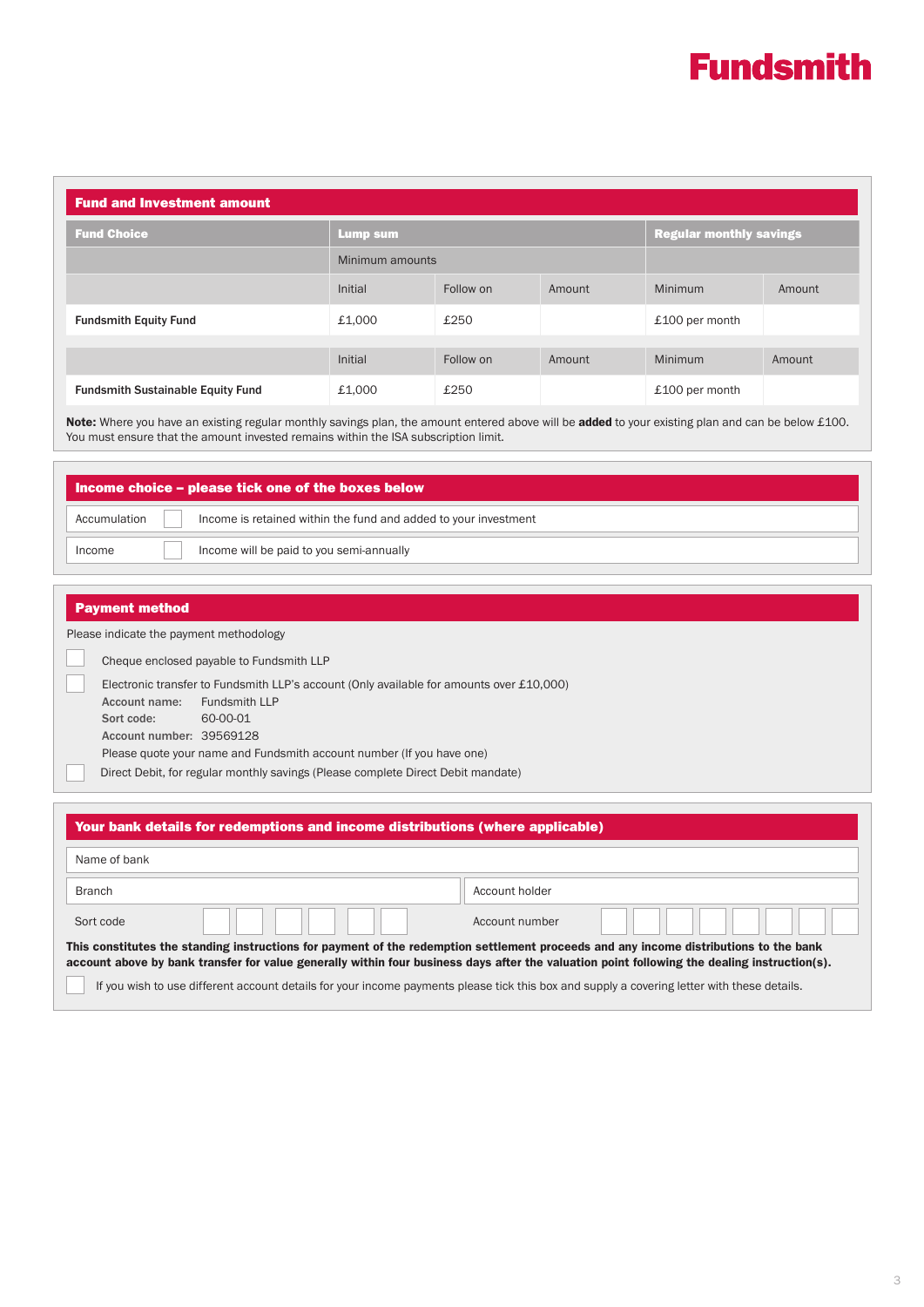### Application Form – Direct UK Investors

|                       | <b>Joint holder 1</b>                                                            |       |        |                                                                                                                                                                                                      |
|-----------------------|----------------------------------------------------------------------------------|-------|--------|------------------------------------------------------------------------------------------------------------------------------------------------------------------------------------------------------|
| Title                 | Surname                                                                          |       |        |                                                                                                                                                                                                      |
| Forename(s)           |                                                                                  |       |        | D.O.B. $D/D/M M/M Y Y Y Y$                                                                                                                                                                           |
|                       | Permanent residential address in full (if different from the first named holder) |       |        |                                                                                                                                                                                                      |
|                       |                                                                                  |       |        |                                                                                                                                                                                                      |
|                       |                                                                                  |       |        |                                                                                                                                                                                                      |
| Postcode              |                                                                                  | Email |        |                                                                                                                                                                                                      |
| Telephone             |                                                                                  |       | Mobile |                                                                                                                                                                                                      |
|                       |                                                                                  |       |        | By signing below, I indicate that I have read the Declaration and agree to be bound by its terms. Please also ensure you have completed your own indi-                                               |
| <b>Signature</b>      | vidual self-certification form at the end of this form.                          |       |        | <b>Date</b>                                                                                                                                                                                          |
|                       |                                                                                  |       |        |                                                                                                                                                                                                      |
|                       |                                                                                  |       |        |                                                                                                                                                                                                      |
|                       |                                                                                  |       |        |                                                                                                                                                                                                      |
| <b>Joint holder 2</b> |                                                                                  |       |        |                                                                                                                                                                                                      |
| Title                 | Surname                                                                          |       |        |                                                                                                                                                                                                      |
| Forename(s)           |                                                                                  |       | D.O.B. | $D   D   / M   M   / Y   Y   Y   Y$                                                                                                                                                                  |
|                       | Permanent residential address in full (if different from the first named holder) |       |        |                                                                                                                                                                                                      |
|                       |                                                                                  |       |        |                                                                                                                                                                                                      |
|                       |                                                                                  |       |        |                                                                                                                                                                                                      |
|                       |                                                                                  |       |        |                                                                                                                                                                                                      |
| Postcode              |                                                                                  | Email |        |                                                                                                                                                                                                      |
| Telephone             |                                                                                  |       | Mobile |                                                                                                                                                                                                      |
|                       |                                                                                  |       |        | By signing below, I indicate that I have read the Declaration and agree to be bound by its terms. Please also ensure you have completed your own indi-                                               |
|                       | vidual self-certification form at the end of this form.                          |       |        |                                                                                                                                                                                                      |
| <b>Signature</b>      |                                                                                  |       |        | <b>Date</b>                                                                                                                                                                                          |
|                       |                                                                                  |       |        |                                                                                                                                                                                                      |
|                       |                                                                                  |       |        |                                                                                                                                                                                                      |
| <b>Joint holder 3</b> |                                                                                  |       |        |                                                                                                                                                                                                      |
| Title                 | Surname                                                                          |       |        |                                                                                                                                                                                                      |
| Forename(s)           |                                                                                  |       |        |                                                                                                                                                                                                      |
|                       | Permanent residential address in full (if different from the first named holder) |       |        |                                                                                                                                                                                                      |
|                       |                                                                                  |       |        |                                                                                                                                                                                                      |
|                       |                                                                                  |       |        |                                                                                                                                                                                                      |
| Postcode              |                                                                                  | Email |        |                                                                                                                                                                                                      |
| Telephone             |                                                                                  |       | Mobile |                                                                                                                                                                                                      |
|                       |                                                                                  |       |        | D.O.B. $D   D   / M   M   / Y   Y   Y   Y$<br>By signing below, I indicate that I have read the Declaration and agree to be bound by its terms. Please also ensure you have completed your own indi- |
|                       | vidual self-certification form at the end of this form.                          |       |        |                                                                                                                                                                                                      |
| <b>Signature</b>      |                                                                                  |       |        | <b>Date</b>                                                                                                                                                                                          |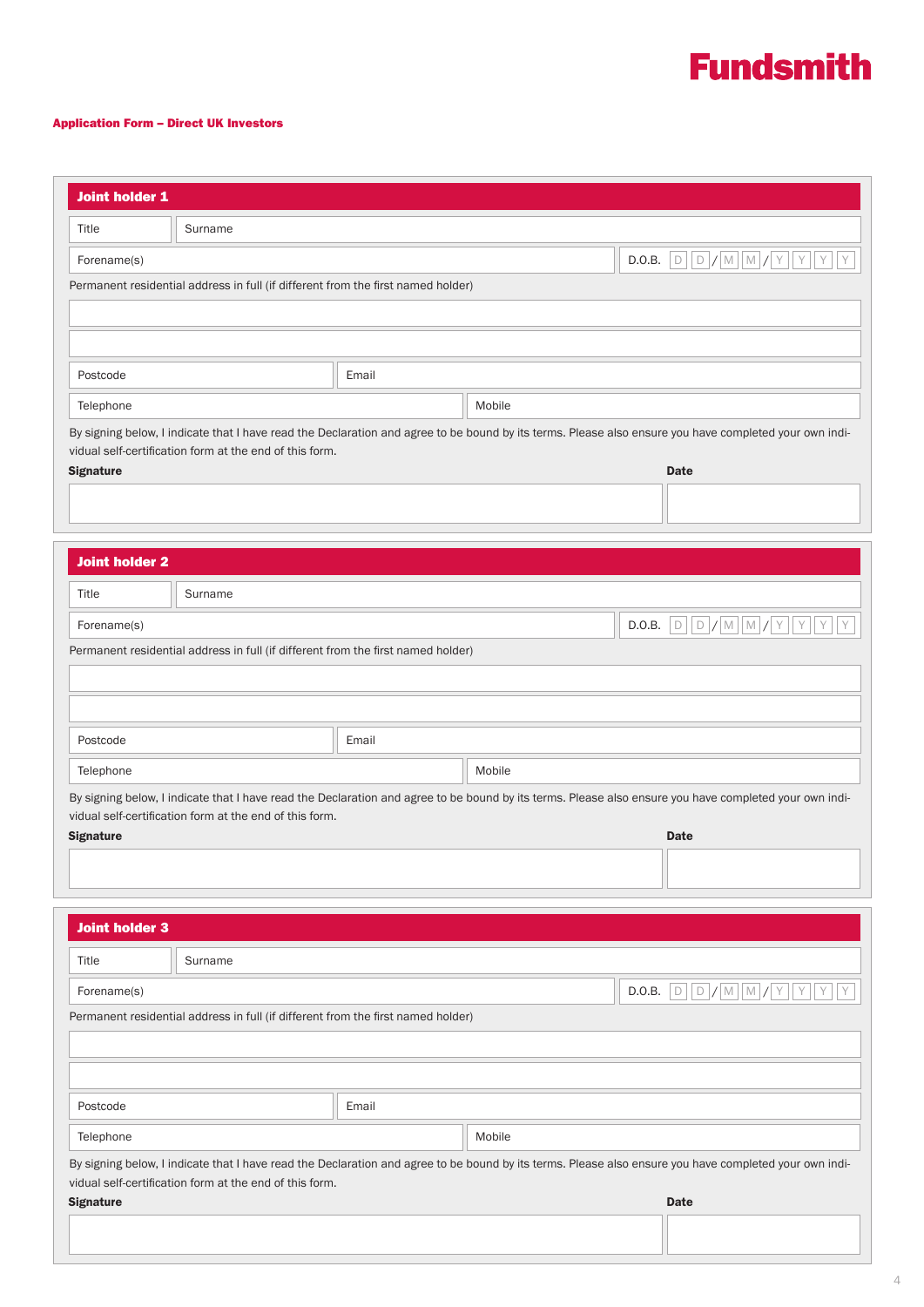#### Application Form – Direct UK Investors

#### Declaration

#### By signing this form, I declare:

- The information given in this application form is correct to the best of [my/our] knowledge and belief.
- Payment has been effected as stated above.
- The information given in this application form is correct to the best of [my/our] knowledge and belief.
- Payment has been effected as stated above.
- [I am/we are] the beneficial owners of this investment.\*
- [I/we] accept that, in accordance with the money laundering regulations, Fundsmith LLP may require additional information from [me/us] and [I/we] acknowledge that electronic data sources may be used to check [my/our identity].
- [I/we] [am/are] NOT a U.S. Person, i.e. a U.S. citizen or tax resident in the United States of America and [I/we] will notify Fundsmith LLP immediately in the event that [I/we] become a U.S Person. [I/we] understand that the Fundsmith Equity Fund and Fundsmith Sustainable Equity Fund are not available to U.S. Persons.
- [I/we] have a copy of the relevant Key Investor Information Document and the Supplementary Information Document and have kept them for [my/our] records.
- [I/we] consent to Fundsmith LLP providing the Key Investor Information Document and the Supplementary Information Document via Fundsmith's website at www.fundsmith.co.uk for Fundsmith Equity Fund and www.fundsmith.green for Fundsmith Sustainable Equity Fund.
- I/we hereby authorise Fundsmith LLP to accept redemption dealing instructions either by post, fax, telephone for Fundsmith Equity Fund or online via the My Account section of the Fundsmith website and to make payments to the bank account details of which are provided above.
- Fundsmith will hold any personal information provided by [me/us] in confidence and in accordance with data protection law. By completing this Application Form, consent is given to the processing of personal data in accordance with Fundsmith's data protection policy which is set out in the Supplementary Information Document including the transfer of personal data outside of the United Kingdom.
- [I declare that/we declare that] [I/we] have read the data protection section of the Supplementary Information Document. Please tick this box if you wish to receive marketing communications via email and post from Fundsmith.

| Signature                                                                                                                                                   | Date |
|-------------------------------------------------------------------------------------------------------------------------------------------------------------|------|
|                                                                                                                                                             |      |
| * If the applicant is not the beneficial owner, delete this part of the declaration and complete the additional section of this form for beneficial owners. |      |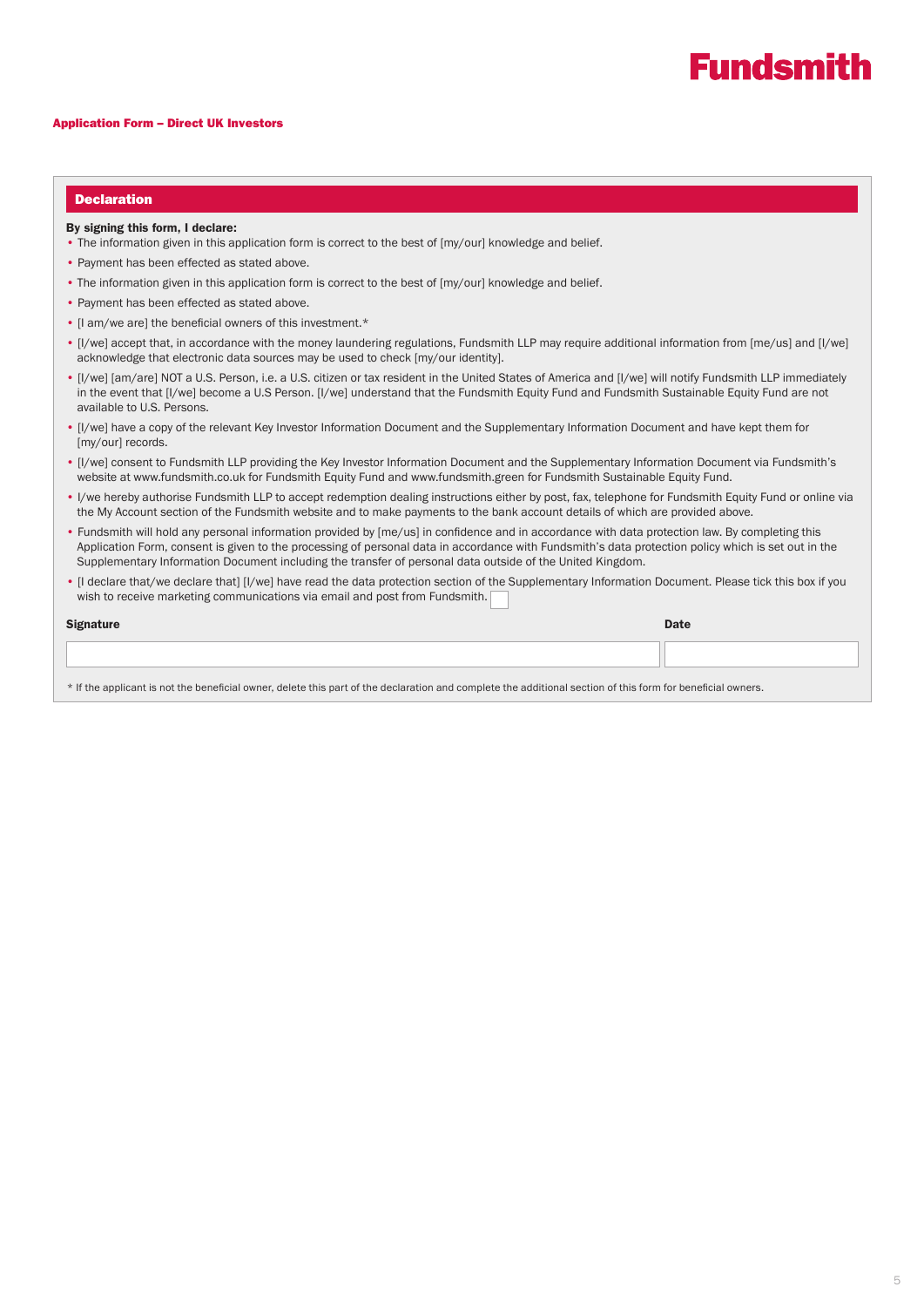#### Application Form – Direct UK Investors

#### Beneficial ownership details

T.

If the applicant(s) is/are not the beneficial owner(s) please delete the relevant wording in the declaration, and then complete the box below with details of who the beneficial owner is and also advise your relationship to such person.

| Title                     | Surname                                                                          |       |        |                                                                                                                                                          |
|---------------------------|----------------------------------------------------------------------------------|-------|--------|----------------------------------------------------------------------------------------------------------------------------------------------------------|
| Forename(s)               |                                                                                  |       |        | D.O.B. $D  D  M  M  N Y  Y  Y  Y$                                                                                                                        |
|                           | Permanent residential address in full (if different from the first named holder) |       |        |                                                                                                                                                          |
|                           |                                                                                  |       |        |                                                                                                                                                          |
|                           |                                                                                  |       |        |                                                                                                                                                          |
|                           |                                                                                  |       |        |                                                                                                                                                          |
|                           |                                                                                  |       |        |                                                                                                                                                          |
| Postcode                  |                                                                                  | Email |        |                                                                                                                                                          |
| Telephone                 |                                                                                  |       | Mobile |                                                                                                                                                          |
| Relationship to applicant |                                                                                  |       |        |                                                                                                                                                          |
|                           | the self-certification section at the end of this form.                          |       |        | By signing below, I indicate that I have read the Declaration and agree to be bound by its terms. Please also ensure that the beneficial owner completes |

Signature Date of the Date of the Date of the Date of the Date of the Date of the Date of the Date of the Date o

Ī

### Agent

As Agent on the deal, I/we certify that:

- The identity of the above named investor(s) has/have been verified by me/us.
- The documentary evidence to support the identification is held by me/us and can be produced on demand.

| Name of adviser/firm/agency                                                                                                                                                                                                                                                               |               |    |  |
|-------------------------------------------------------------------------------------------------------------------------------------------------------------------------------------------------------------------------------------------------------------------------------------------|---------------|----|--|
| Financial services register number                                                                                                                                                                                                                                                        |               |    |  |
| Your Fundsmith agency code                                                                                                                                                                                                                                                                |               |    |  |
| Please indicate whether advice has been given to UK investor                                                                                                                                                                                                                              | yes (default) | no |  |
| Please note that, under current regulations, if you have given advice to a UK customer you are unable to receive commission on this investment. If you<br>have not, we can continue with commission payments where applicable. If neither box is ticked, we assume advice has been given. |               |    |  |

| Stamp (including registered address) |             |
|--------------------------------------|-------------|
|                                      |             |
|                                      |             |
|                                      |             |
| <b>Signature</b>                     | <b>Date</b> |
|                                      |             |
|                                      |             |

©2021 Fundsmith LLP. All rights reserved. This financial promotion is communicated by Fundsmith LLP. Fundsmith LLP is authorised and regulated by the Financial Conduct Authority. It is entered on the Financial Services Register under registered number 523102. Fundsmith LLP is a limited liability partnership registered in England and Wales with number 0C354233. Its registered office address is 33 Cavendish Square, London, W1G 0PW.